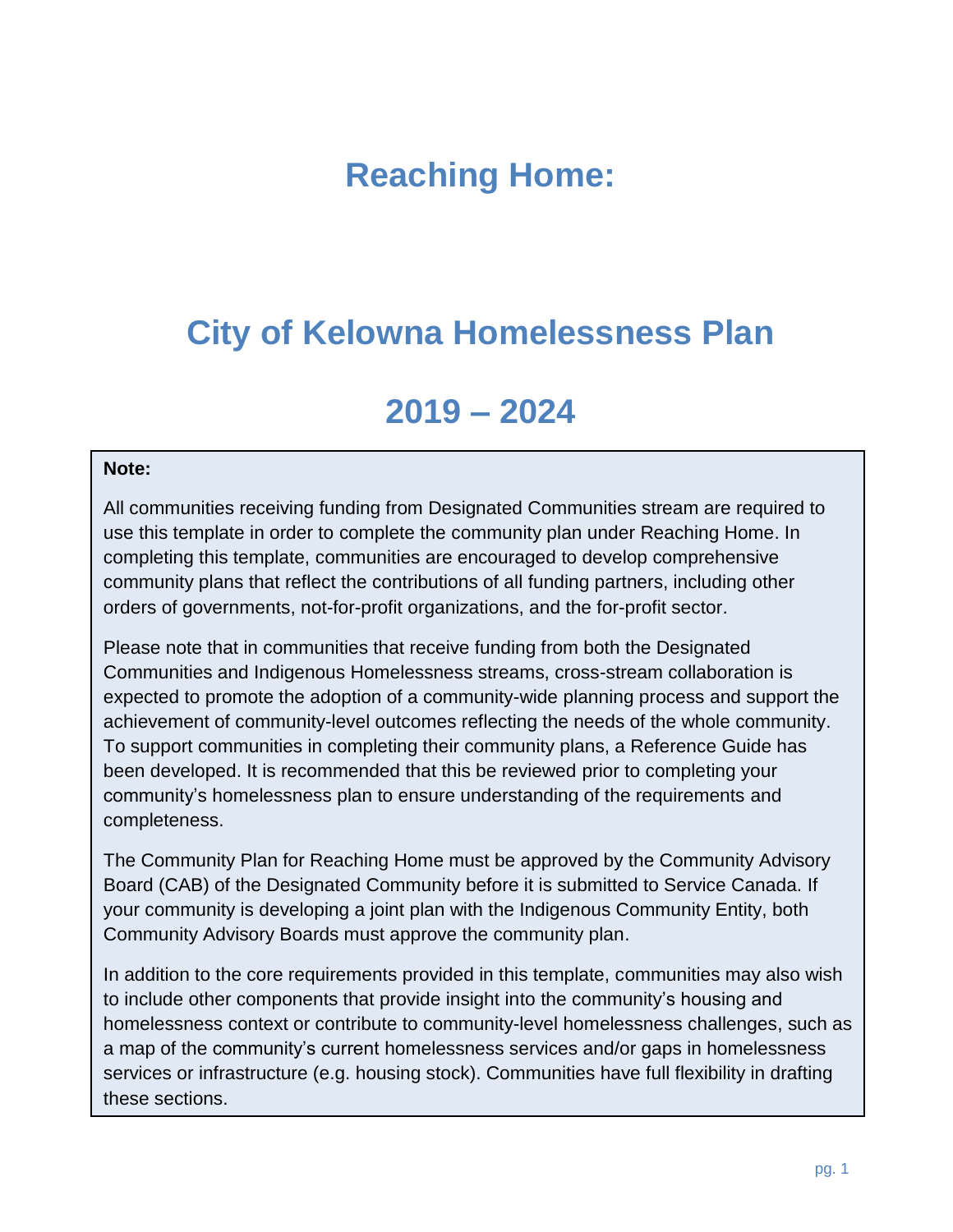# **Table of Contents**

<span id="page-1-0"></span>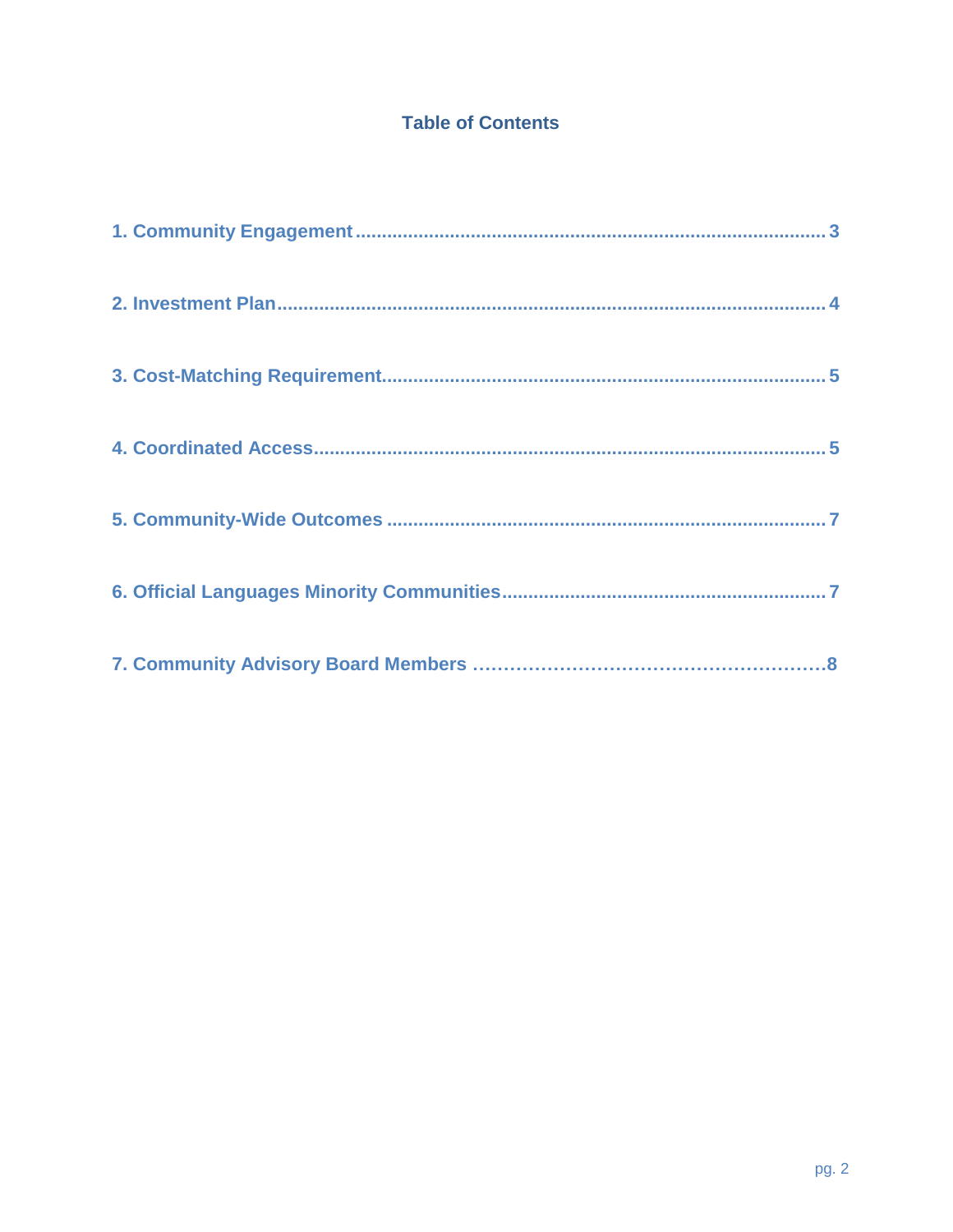### **1. Community Engagement**

In 2018, an alliance in conjunction with the City of Kelowna undertook a significant and robust community engagement effort to develop the Journey Home Strategy (Kelowna's 5 Year Homelessness Strategy). Various methods were used including community summits, design labs, a public survey, living experience, and youth consultations.

Over 180 people participated at the two Community Summit events representing 58 community agencies, people with living experience, all levels of government, and members from the faith, business, development and construction community as well as the technology sector, researchers, landlords, as well as the broader community.

The engagement process brought together 636 participants through the community summits and over the course of 23 Design Labs representing approximately 70 organizations. The format of the Design Labs was specifically tailored to inspire creative and innovative solutions to the issues identified in the Community Summits.

A Design Lab titled Landlords, Developers & Builders: Roles in Plan Implementation engaged the landlord, developer and builder community's participation and contribution to the Journey Home's housing dialogue as well as by their participation on the Journey Home Task Force and Community Summits.

Indigenous participation and input was sought and encouraged throughout the Journey Homes community engagement process with a specific lens focused via a Reconciliation Design Lab which had over 180 participants. This process has underlined the importance of working closely with indigenous partners to ensure culturally appropriate development of strategies and solutions. Ongoing dialogue, consultation and participation in process is key.

An online survey sought the perspectives of Kelowna residents regarding the importance of the community addressing homelessness, awareness of the work underway, and responses to proposed solutions. Over 500 responses were received.

The Lived Experience Circle informed and guided the work of the Journey Home Task Force including the design of the community education and engagement processes. The inclusive structure of the Circle was successful with 180 members engaged over the span of seven meetings. These sessions provided a format to gather important insight into the strengths, gaps, and barriers in the current homeless serving system.

A Way Home Kelowna engaged over 50 youth (up to 24 years) through five focus groups and one on-one interviews designed to create a forum through which the youth could provide their input on gaps and solutions. Specific themes that emerged included the need for youth-specific residential treatment facilities, housing and supports, and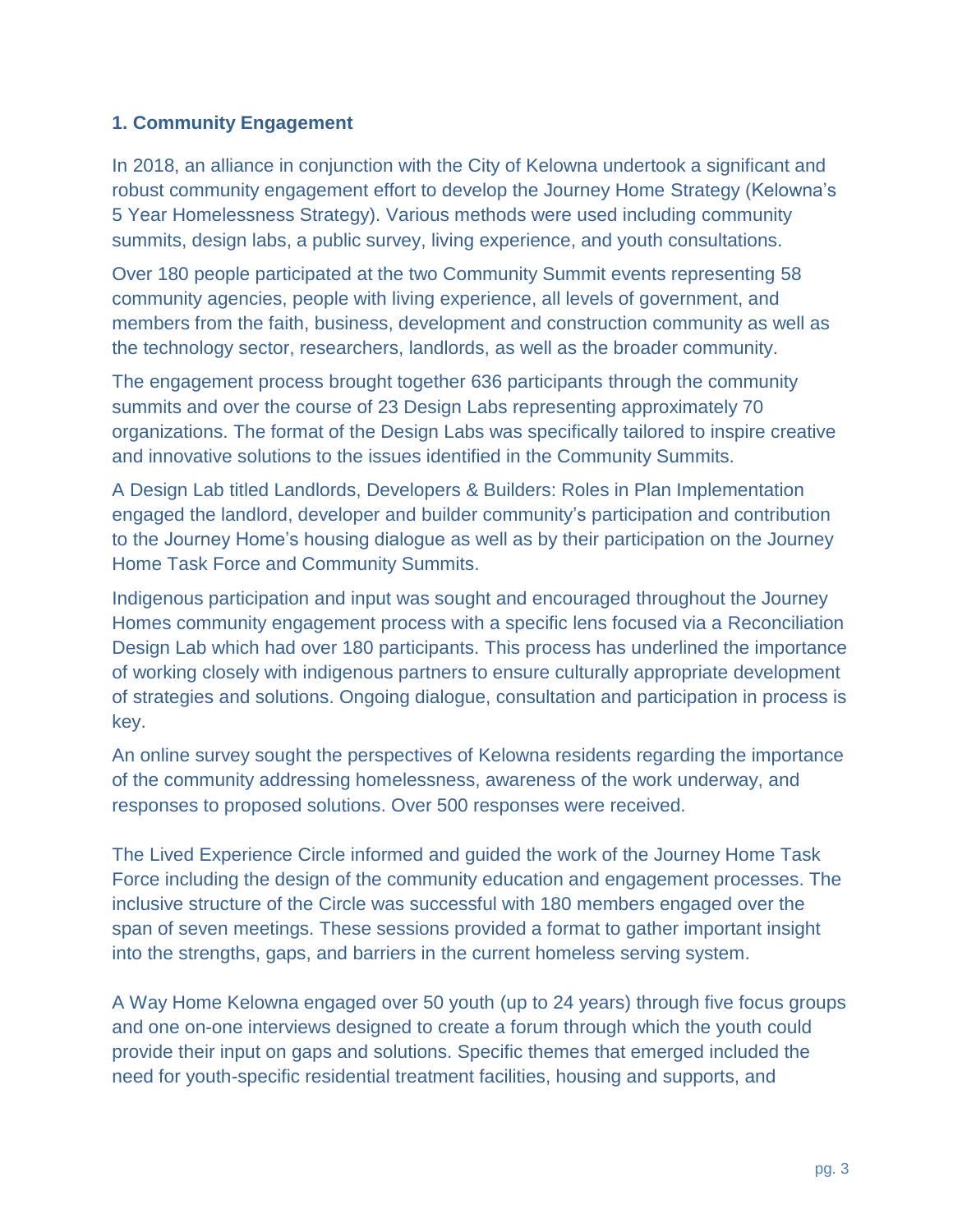fostering community connections through enhanced programming for youth to strengthen skills and recreation opportunities.

Input derived from over 2,000 points of engagement has informed a unified comprehensive strategy to significantly reduce homelessness. The Journey Home Strategy requires the coordination and cooperation of all three levels of government, federal, provincial and municipal as well as community stakeholders. Within this framework Reaching Home directives will be prioritized.

| <b>Designated</b><br><b>Communities</b>        | 2019-20   | 2020-21    | 2021-22   | 2022-23    | 2023-24    |
|------------------------------------------------|-----------|------------|-----------|------------|------------|
|                                                | 30%       | 30%        | 30%       | 30%        | 30%        |
| <b>Housing Services</b>                        | \$238,224 | \$238,224  | \$262,328 | \$262,328  | \$262,328  |
| <b>Prevention and</b>                          | 22%       | 23%        | 23%       | 23.5%      | 23.5%      |
| shelter diversion                              | \$178,668 | \$178,668  | \$196,746 | \$196,746  | \$196,746  |
| <b>Support Services</b>                        | 22%       | 23%        | 23%       | 23.5%      | 23.5%      |
|                                                | \$178,668 | \$178,668  | \$196,746 | \$196,746  | \$196,746  |
| <b>Coordination of</b>                         | 11%       | 9%         | 9%        | 8%         | 8%         |
| <b>Resources and Data</b><br><b>Collection</b> | \$84,575  | \$73,950   | \$73,950  | \$68,723   | \$68,723   |
| <b>Administration</b>                          | 15%       | <b>15%</b> | 15%       | <b>15%</b> | <b>15%</b> |
|                                                | \$120,024 | \$118,149  | \$128,783 | \$127,860  | \$127,860  |
| <b>TOTAL %</b>                                 | 100%      | 100%       | 100%      | 100%       | 100%       |
| <b>TOTAL \$</b>                                | \$800,159 | \$787,659  | \$858,553 | \$852,403  | \$852,403  |

## <span id="page-3-0"></span>**2. Investment Plan**

<span id="page-3-1"></span>

| <b>Indigenous</b><br><b>Homelessness</b> | 2019-20   | 2020-21 | 2021-22 | 2022-23 | 2023-24 |
|------------------------------------------|-----------|---------|---------|---------|---------|
|                                          | 90%       |         |         |         |         |
| <b>Support Services</b>                  | \$198,469 |         |         |         |         |
| <b>Administration</b>                    | 10%       |         |         |         |         |
|                                          | \$22,175  |         |         |         |         |
| <b>TOTAL %</b>                           | 100%      |         |         |         |         |
| <b>TOTAL \$</b>                          | \$220,644 |         |         |         |         |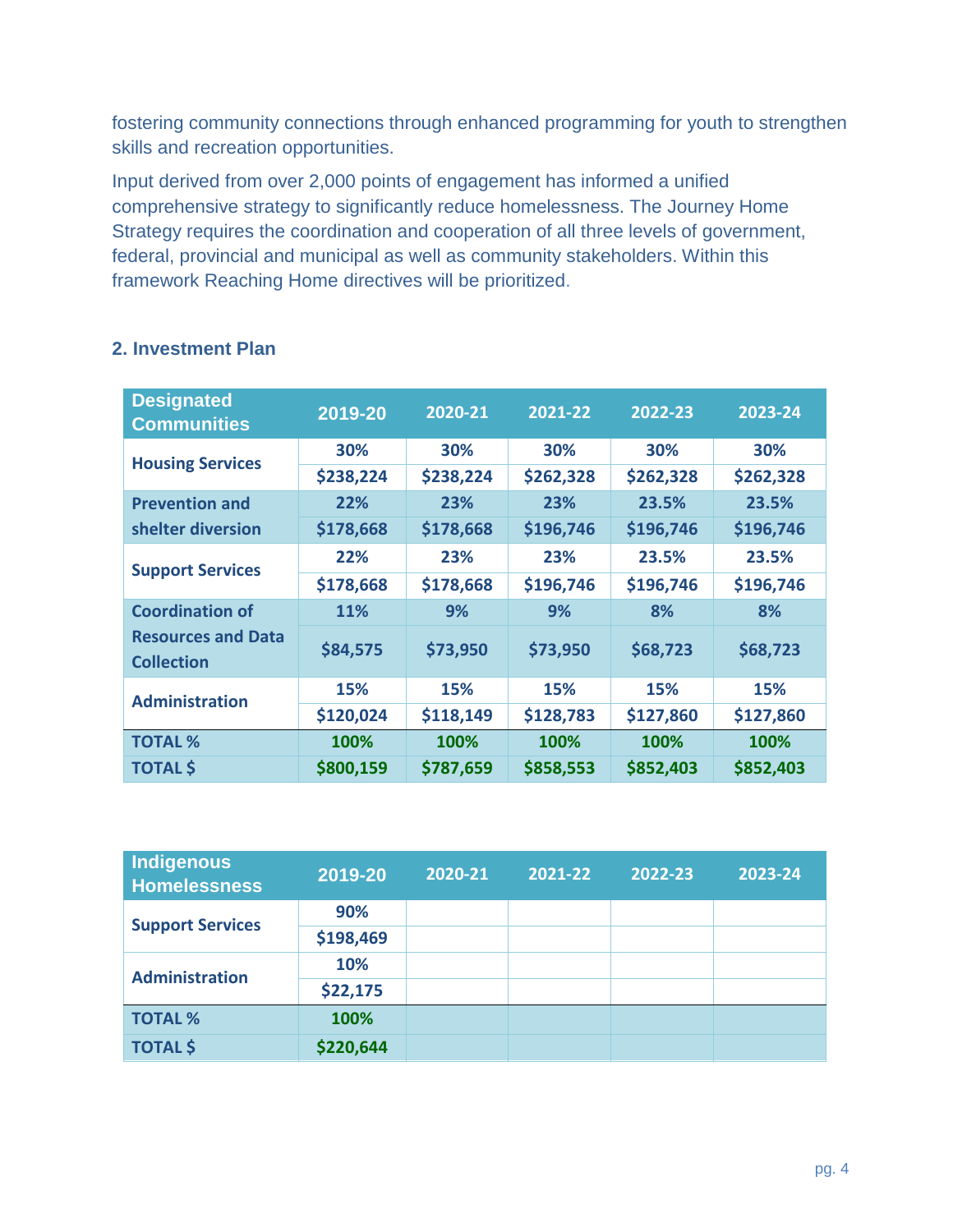## **3. Cost-Matching Requirement**

| <b>Projected Funding towards Homelessness Initiatives</b> |                        |                        |                           |                        |                           |                        |
|-----------------------------------------------------------|------------------------|------------------------|---------------------------|------------------------|---------------------------|------------------------|
| <b>Funder</b>                                             | 2019-20                | 2020-21                | 2021-22                   | 2022-23                | 2023-24                   | 2019 - 24              |
| <b>City of</b><br><b>Kelowna</b>                          | \$150,000              | \$150,000              | \$150,000                 | \$150,000 <sup>A</sup> | \$150,000A                | \$750,000 <sup>A</sup> |
| <b>Journey</b><br><b>Home</b>                             | \$230,000 <sup>B</sup> | \$385,000 <sup>B</sup> | \$405,000 <sup>B</sup>    | \$490,000 <sup>B</sup> | \$509,000 <sup>B</sup>    | $$2,019,000^8$         |
| <b>BC</b><br><b>Housing</b>                               | \$12,200,000           | $$12,200,000^{\circ}$$ | \$12,200,000 <sup>c</sup> | $$12,200,000^{\circ}$$ | \$12,200,000 <sup>c</sup> | $$61,000,000^{\circ}$$ |
| <b>Total</b>                                              | \$12,580,000           | \$12,735,000           | \$12,755,000              | \$12,840,000           | \$12,859,000              | \$63,769,000           |

<span id="page-4-0"></span>A) City of Kelowna has committed through 2021-22. Years 2022-24 are estimated based on previous years cost matching.

B) Journey Home's current (2019 -2022) and projected funding is through municipal funding and private donors.

C) BC Housing 2020 funding in Kelowna is \$12.2M. This level may be maintained as additional funding for projects to be completed (Agassiz, McIntosh and McCurdy).

Several enquiries were made to contacts within Interior Health Authority to ascertain budget allocations and/or spending projections in Kelowna (incl. Assertive Community Treatment (ACT) Team) with no response to date.

The community has far exceeded the dollar for dollar requirement. The figures will be updated with actuals annually.

## **4. Coordinated Access**

Coordinated Access to supportive housing was initiated in 2017 in Kelowna. The Coordinated Access program is available for housing providers that receive BC Housing funds. BC Housing (a crown corporation responsible for housing in BC) funds supportive and subsidized housing in BC. To be placed on the potential resident list people must complete a supportive housing registry application form and undergo a Vulnerability Assessment Tool (VAT), the VAT score and supporting commentary is entered into the By Name List database that the BC Housing Coordinated Access Manager maintains.

Currently, a Coordinated Access Committee meets monthly for three hours to review the By Name list and consider any vacancies that have become available. The intention is to place the most vulnerable first. The individual operators maintain autonomy over who they permit into their building or program, and that decision is made through an in-person interview that collects supplementary information to the VAT. The focus is on creating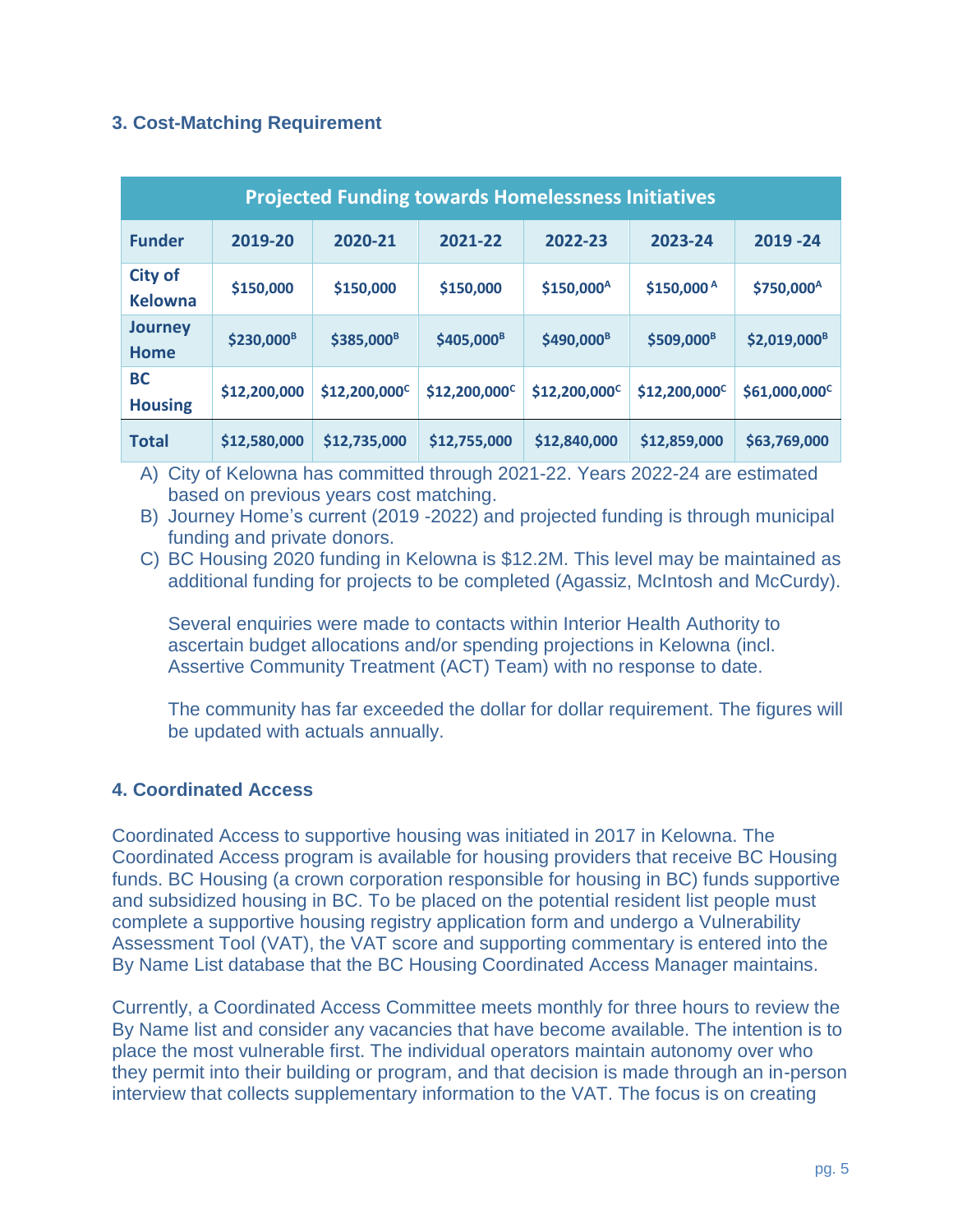appropriate matches to appropriate supports and in addition to VAT scores there is consideration of program criteria, program and neighbourhood capacity, the support needs of the individual and collateral information from community. If housing is offered to the potential resident, they can accept or decline with no penalty to their place on the list. In the case of residency breakdown, the individual goes back on the list and is placed in the next available appropriate housing unit.

The BC Housing Coordinated Access system is up and functioning for only organizations receiving funding from BC Housing. BC Community Entities, the Province of BC and the Federal Government are currently in discussion concerning coordinated access and HIFIS. These discussions may impact the implementation of coordinated access as described in the Community Plan.

Currently, Journey Home has engaged a System Planner, to identify and map the community's existing programs and services and assess current capacity. (This data will be contributed to a database that is envisioned to become part of a real time back end community-based resource adjunct available to intake and case workers who are using coordinated access and HIFIS.) Journey Home's System Planner's mandate will align with Reaching Home.

A Coordinated Access Manager for Kelowna will be hired through Community Capacity & Innovation funding. The Manager will be tasked with project management of the system design and implementation. This includes community engagement which will involve visiting the non-user community-based organizations and services to orient them with the new system and explain the features and benefits to them. In the case of Indigenous engagement, consultation will be held on how to engage in a culturally relevant way and determine what optimizations may assist with the adoption and use of a coordinated access / HIFIS system that meets the needs of the indigenous community. The Manager will also be determining who will be involved (service providers, prov. governments, Indigenous organizations, etc.), system design, project development milestones and timelines. Given the complex mix of stakeholders, technical and data security issues; a governance model will evolve over time as the Coordinated Access Manager navigates the initial phase of the project. Canadian Mental Health Association is receiving Reaching Home funding in 2019-2020 to lead youth specific Housing First and Coordinated Access activities – this will be the first step integrating youth services within the Coordinated Access system. The project will also include launching HelpSeeker - a real-time community resources database.

## **5. Community-Wide Outcomes**

Reaching Home has identified four core outcomes including:

- 1. Chronic homelessness in the community is reduced (by 50% by 2027-28);
- 2. Homelessness in the community is reduced overall, and for priority populations (i.e. individuals who identify as Indigenous).